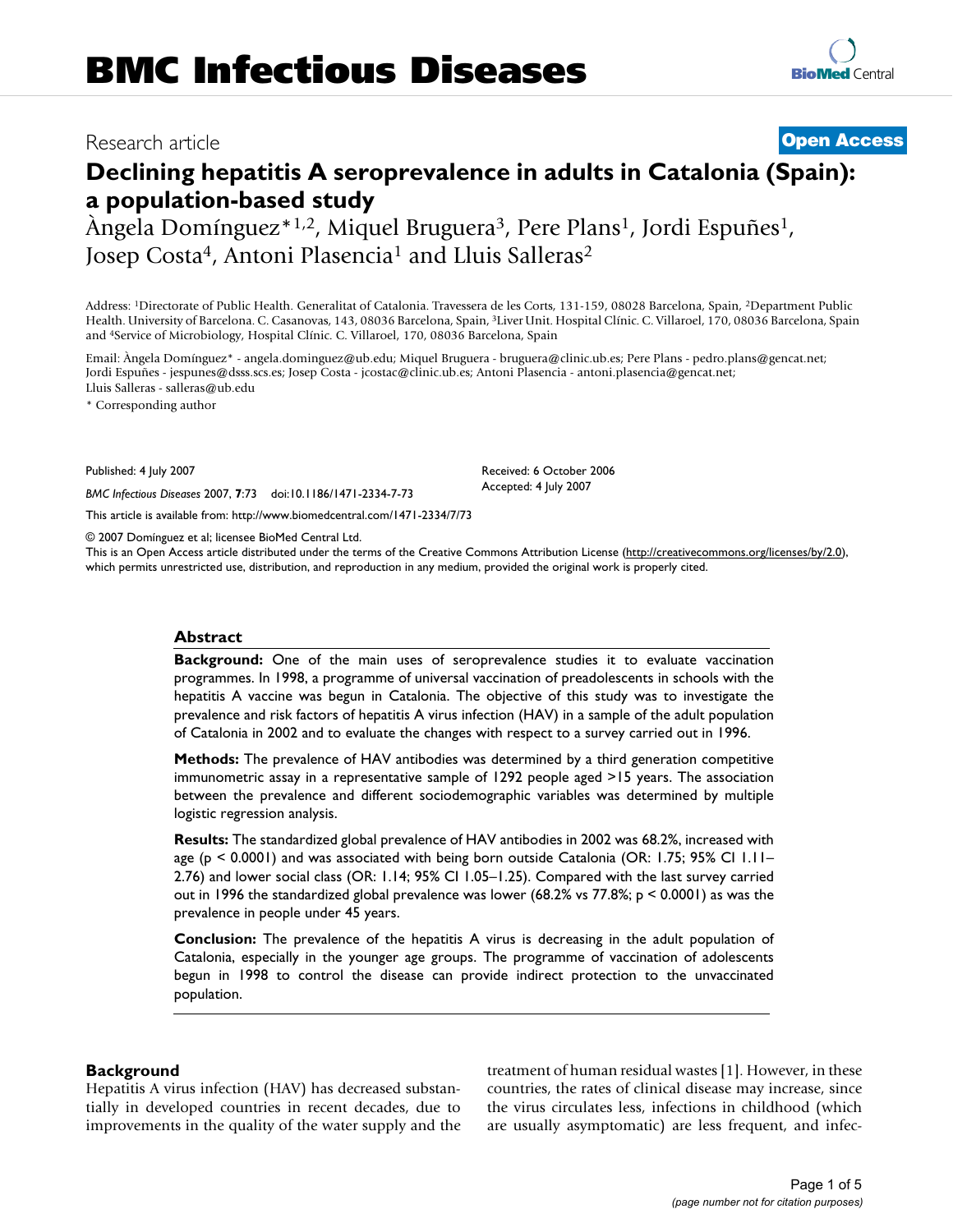tions in adults, which are more likely to have clinical symptoms, increase. Although most cases are benign, the disease may present relapses or a prolonged course and produce extrahepatic complications, fulminant hepatitis or even death [2-4].

The availability of a hepatitis A vaccine since the middle of the 1990s, with a high degree of efficacy [5,6] and effectiveness [7,8] has increased discussion on the vaccination strategy to a disease with an exclusively human reservoir and which is therefore potentially eradicable [9].

Although current strategies are centred on the control and not the eradication of the disease [10], it is important to determine the pattern of hepatitis A virus infection in each community in order to optimize vaccination strategies.

In Catalonia, the hepatitis A vaccine was introduced in 1995 and was recommended for persons belonging to risk groups. At the end of 1998, a pilot programme of vaccination of preadolescents at 12 years of age in schools with the combined hepatitis A+B vaccine was begun, and every school year a coverage > 90% was reached[11].

Seroprevalence studies are recognized to be useful tools to evaluate the impact of vaccination programmes [12].

The objective of this study was to determine the prevalence of hepatitis A antibodies in the adult population of Catalonia and to compare the results with those obtained in the surveys carried out in 1989 and 1996 using a similar methodology [13,14].

#### **Methods**

The study was carried out in 2002. The population sample was obtained in a two-stage process. Firstly, 97 municipalities were selected randomly after stratification into urban  $(>10,000$  inhabitants) and rural  $(≤10,000$  inhabitants) habitat. Secondly, individuals to be included in the study were selected randomly from the municipal census lists. Written informed consent was sought from all participants. The study was approved by the Bioethics Committee of the Department of Health.

The sample size was calculated using an alpha error of 5% and a precision of  $\pm$  0.025, with an expected prevalence of antibodies of 50% (the least favourable situation), corresponding to a theoretical sample size of 1,600 people.

Sera samples were kept frozen at -40°C until analysis in the microbiology laboratory of the Hospital Clinic of Barcelona.

Total HAV antibodies were determined by a commercial third-generation competitive immunometric assay (ETI-

AB-HAVK-3; DiaSorin, Saluggia [Vercelli], Italia) according to the manufacturer's instructions.

Sociodemographic variables were collected by a questionnaire that included age, sex, social class, municipality of residence and place of birth. The municipality of residence was classified as rural (<10,000 inhabitants) or urban (≥10,000 inhabitants). Social class was determined using the occupation (or the occupation of the parents in schoolchildren) according to the English classification [15]. Age and sex standardized prevalences for 1989, 1996 and 2002 were calculated using the Catalan population of 2001 as the standard population. Thus, the global prevalence was obtained by weighting the prevalence from different age group and taking into account the distribution of the Catalan population in 2001 [16].

The standardized global age and sex prevalence and the age specific prevalences of HAV antibodies were compared with the prevalences obtained in the 1989 and 1996 studies in representative samples of the Catalan population using the same methodology [13,14]. The differences between proportions were compared using the Chi-square and Fisher tests. The level of statistical significance was established at p < 0.05.

The Odds Ratio and the 95% confidence intervals (CI) were calculated for the sociodemographic variables. A multiple logistic regression analysis was carried out including age, sex and the variables that were significant in the bivariate analysis.

The statistical analysis was performed using the SPSS for programme Windows version 10 (SPSS Inc, Chicago, Ill, USA).

# **Results**

The final sample obtained was 1292 persons, a global participation of 81%. The distribution of the sample was similar to that of the Catalan population. The standardized global prevalence of hepatitis A antibodies was 68.2%, lower than the standardized prevalence of 77.8% obtained in the 1996 study; the difference was statistically significant (p < 0.0001). The differences observed between the standardized global prevalence of the 1989 (84.3%) and 1996 (77.8%) studies were also statistically significant ( $p = 0.002$ ).

The distribution of the seroprevalences obtained in 1989, 1996 and 2002 according to age group is shown table 1. In the three studies, the prevalence of antibodies increased with age (p < 0.0001). In 2002, the 15–24 years, 25–34 years and 35–44 years age groups had prevalences of 15.4%, 34.9% and 75.1%, respectively, all inferior to the corresponding age groups in the 1996 study (31.4%,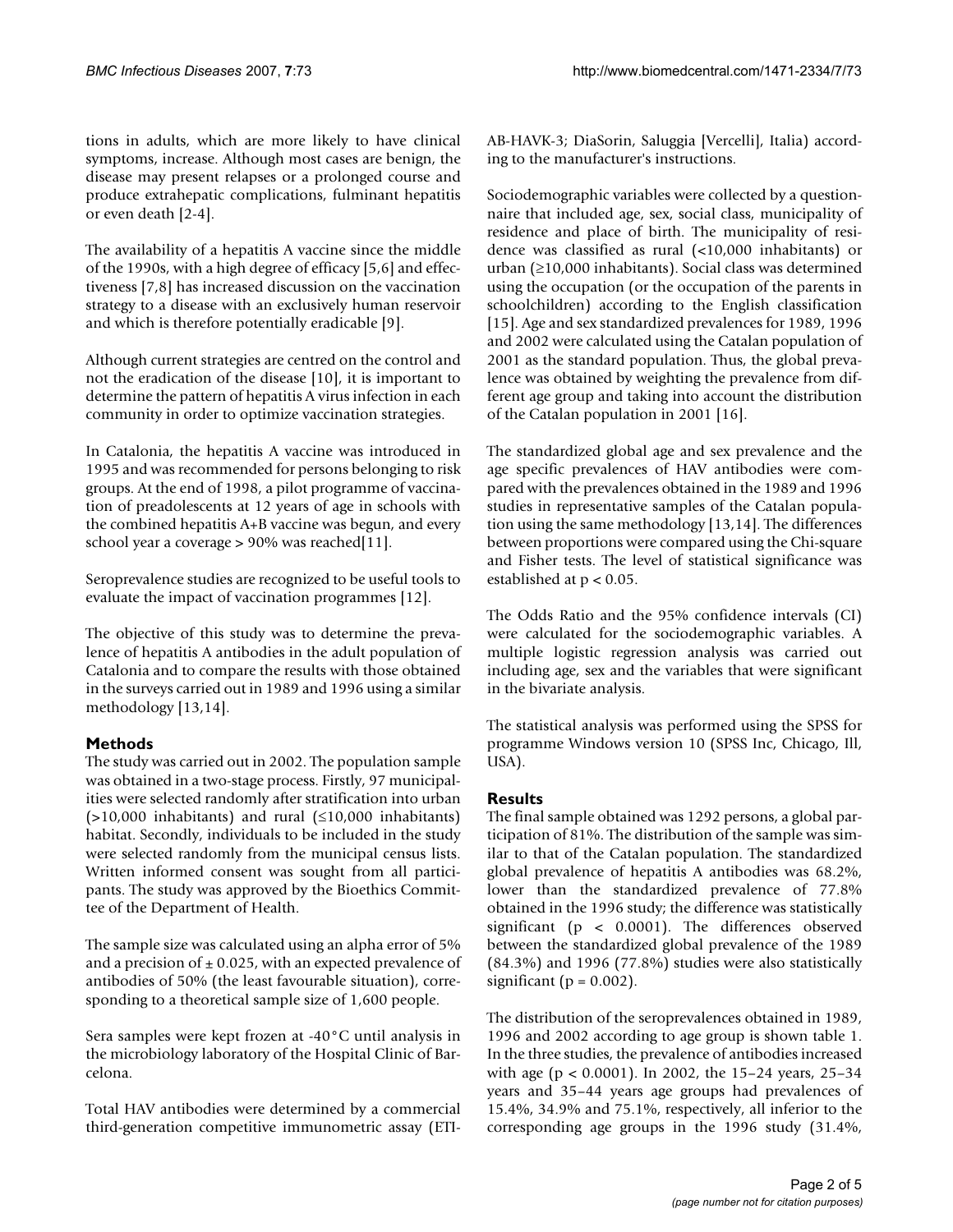56.9% and 86.9%); the differences were statistically significant ( $p = 0.004$ ,  $p < 0.0001$  and  $p = 0.002$ , respectively).

In the univariate analysis of the sociodemographic variables, significant differences were detected for the place of birth (OR: 4.57; 3.15–6.66) and social class (OR: 1.72; 1.31–2.27) (table 2). These associations were maintained in the multivariate analysis, with adjusted OR of 1.75 (1.11–2.76) and 1.14 (1.05–1.25), respectively.

# **Discussion**

The standardized prevalence of hepatitis A virus infection in the adult population of Catalonia decreased globally by 10% during the years 1996–2002, while the reduction during the period 1989–1996 was only 8%. In the 1996– 2002 period, the decrease was greatest in the youngest age groups: 51% in the 15–24 years age group, 39% in the 25– 34 years age group and 14% in the 35–44 years age group.

In the 1996 study, at a time when vaccination was only recommended for risk groups, there was a significant reduction (31%) with respect to the 1989 study in the 25– 34 years age group but not in the other two groups [13,14].

It is clear that improvements in hygiene and cleanliness are determining factors of the prevalence of HAV infection in the community. However it is not so clear why such improvements have a higher impact in the adult population in the 1996–2002 period than in the 1989–1996 period. In our opinion it is probable that the vaccination programme of preadolescents begun in 1998 have got some influence in this reduction.

Both observational studies [7,17] and mathematical models [12] carried out in the United States in areas where routine vaccination is recommended, suggest the hepatitis A vaccine can not only prevent infection in the vaccinated population but also provide indirect protection to the unvaccinated population. In Israel, where universal vaccination with two doses of vaccine at 18 and 24 months of age was introduced in 1999, and where coverage was 90% for the first dose and 85% for the second, a high degree of herd immunity has been observed [18].

In Catalonia, the coverage of the routine vaccination programme of preadolescents with the hepatitis A+B vaccine is greater than 90% [19] and when the present study was carried out four cohorts had already been vaccinated. Thus it is plausible to suggest that the indirect effect of the vaccination could explain at least in part, the reduction in the prevalence of the infection observed in adults between 1996 and 2002.

The fact that the greatest reductions in prevalence occurred in young people and young adults might be because these age groups have more contact with the vaccinated population and therefore benefit more from the reduction in the circulation of the virus as a consequence of vaccination.

The fact that the prevalence has not decreased in older people suggests a cohort effect. This may be because older people had a greater probability of becoming infected due to poorer hygiene and sanitation in the past [20].

The available data on disease incidence also corroborate the benefits of universal vaccination. Thus, the reported incidence of the disease in Catalonia in 1996–1998 was 6.2 per 100,000 globally and 10.3 for the 10–14 years age group, whereas after the introduction of universal vaccination, the respective figures for 1999–2001 were 2.6 and 1.8 per 100,000 [11]. However, because hepatitis A incidence shows cyclic increases and decreases, determining how much of the declines observed has resulted from vaccination is complicated [21]; besides, in populationbased studies we don't have the benefit of a control community [7].

| Age groups | 1989 Prevalence |                 |     | 1996 Prevalence |                 |        | 2002 Prevalence   |                 |      |
|------------|-----------------|-----------------|-----|-----------------|-----------------|--------|-------------------|-----------------|------|
|            | %               | (95%CI)         | n   | %               | (95%CI)         | n      | %                 | (95% CI)        | n    |
| $15 - 24$  | 43.1            | $(31.4 - 55.3)$ | 72  | 31.42           | $(23.1 - 40.5)$ | $ $  8 | 15.42             | $(9.8 - 22.6)$  | 136  |
| $25 - 34$  | 82.1            | $(72.3 - 89.6)$ | 84  | 56.91,3         | $(50.1 - 63.6)$ | 216    | 34.9 <sup>3</sup> | $(28.7 - 41.6)$ | 223  |
| $35 - 44$  | 93.8            | $(88.1 - 97.3)$ | 129 | 86.94           | $(81.8 - 91.1)$ | 222    | 75.14             | $(69.4 - 80.1)$ | 265  |
| $45 - 54$  | 95.4            | $(89.5 - 98.5)$ | 108 | 95.5            | $(91.9 - 97.8)$ | 222    | 93.8              | $(90.3 - 96.4)$ | 276  |
| $55 - 64$  | 91.0            | $(82.4 - 96.3)$ | 78  | 99.I            | $(96.8 - 99.9)$ | 224    | 97.3              | $(94.3 - 99.0)$ | 224  |
| >64        | 96.1            | $(90.3 - 98.9)$ | 102 | 98.8            | $(96.6 - 99.8)$ | 257    | 98.2              | $(94.9 - 99.6)$ | 168  |
| TOTAL*     | 84.34           | $(81.3 - 87.3)$ | 573 | 77.8 4.1        | $(75.5 - 80.1)$ | 1259   | 68.2              | $(65.7 - 70.7)$ | 1292 |

 $1<sub>p</sub>$  < 0.0001  $2<sub>p</sub>$  = 0.004  $3<sub>p</sub>$  < 0.0001  $4<sub>p</sub>$  = 0.002

\* Standardized by age and sex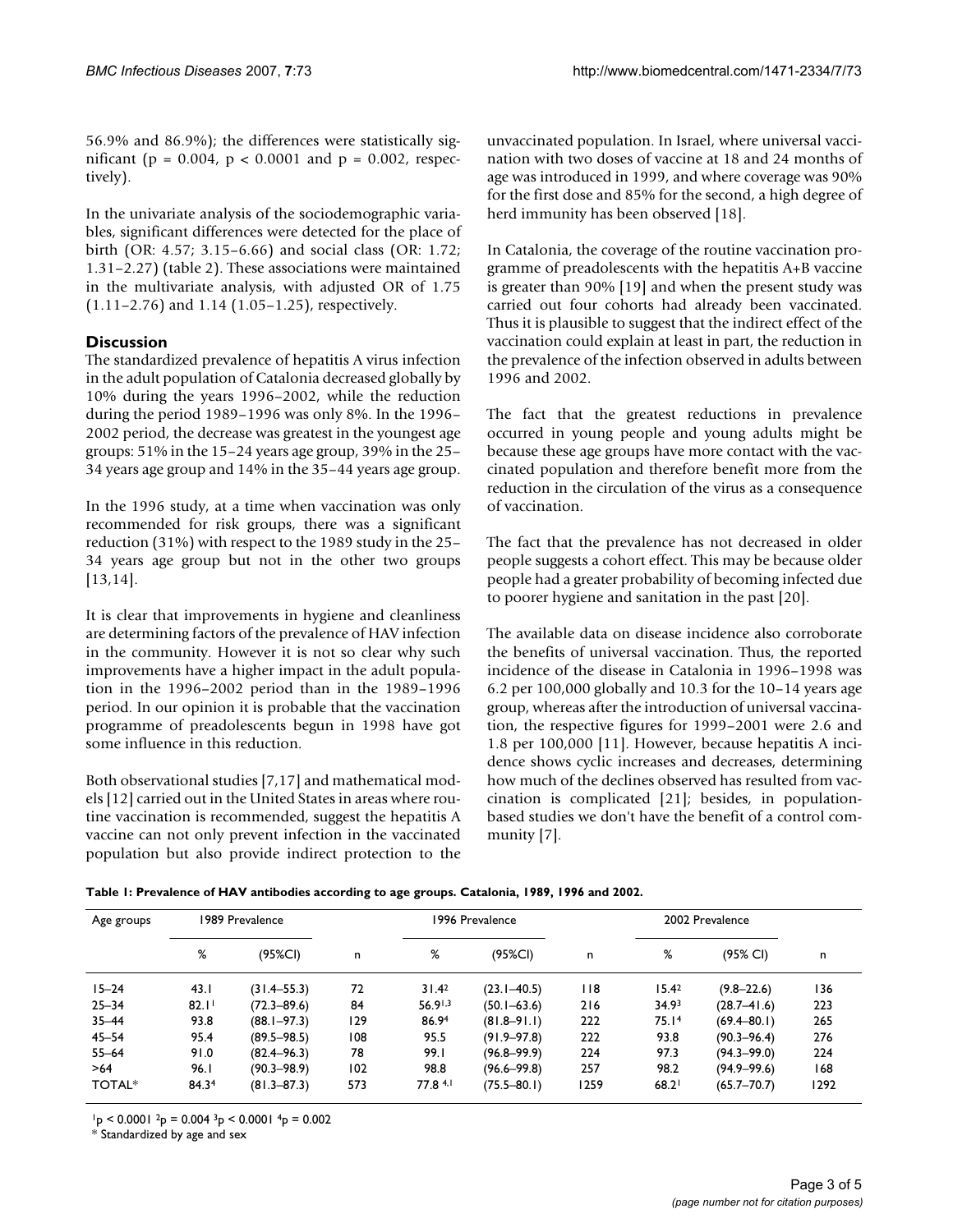| Variables    |             |      | Prevalence      |      |                                 |                                 |  |
|--------------|-------------|------|-----------------|------|---------------------------------|---------------------------------|--|
|              |             | %    | $(95\%CI)$      | n    | OR (95%CI)                      | ORaj (95%CI)                    |  |
| Sex          | male        | 73.4 | $(69.8 - 77.0)$ | 572  | $1.06(0.83 - 1.36)$             |                                 |  |
|              | female      | 72.2 | $(68.9 - 75.5)$ | 720  |                                 |                                 |  |
| Birthplace   | Catalonia   | 65.5 | $(62.4 - 68.6)$ | 890  |                                 |                                 |  |
|              | Other place | 89.7 | $(86.6 - 92.8)$ | 378  | $4.57(3.15 - 6.66)$             | $1.75$ (1.11-2.76) <sup>2</sup> |  |
| Habitat      | urban       | 71.9 | $(69.2 - 74.6)$ | 1070 |                                 |                                 |  |
|              | rural       | 77.0 | $(71.0 - 83.0)$ | 222  | $1.31(0.93 - 1.84)$             |                                 |  |
| Social class | I-III       | 66.7 | $(62.5 - 70.9)$ | 492  |                                 |                                 |  |
|              | $IV-V$      | 77.5 | $(74.2 - 80.8)$ | 618  | $1.72$ (1.31-2.27) <sup>1</sup> | $1.14$ (1.05-1.25) <sup>3</sup> |  |

**Table 2: Sociodemographic variables associated with the prevalence of HAVantibodies in adults.**

 $1<sub>p</sub> < 0.0001$ ;  $2<sub>p</sub> = 0.0160$ ;  $3<sub>p</sub> = 0.002$ 

CI: Confidence interval

ORaj = Odds Ratio adjusted by multiple logistic regression analysis for age, sex, birthplace and social class.

Of the sociodemographic variables, those associated with a greater prevalence of HAV antibodies were being born outside Catalonia and belonging to the lower social classes. Migration normally involves a flow from lessdeveloped rural nuclei to urban nuclei and it is probable that this explains the association found [22,23].

Likewise, the association between the prevalence of antibodies and the lower socioeconomic level also coincides with the results of other studies [4,24,26].

Taking into account the difficulty of obtaining high vaccination coverages in those population groups with a greater risk of infection and also the fact that vaccination coverages are very high in Catalonia, the strategy of universal vaccination is, in our opinion, the best option. The greatest drawback of routine vaccination is the cost of the vaccine [10]. The hepatitis A+B vaccination programme implemented in Catalonia, with the substitution of the hepatitis B vaccine by the A+B vaccine, has been shown to be highly efficient [27].

#### **Conclusion**

The results of this study, carried out four years after the introduction of a pilot programme of vaccination of preadolescents with the hepatitis A+B vaccine in Catalonia in 1998, indicates that the prevalence of HVA has decreased in the adult population, especially in the younger age groups and suggest that vaccination should continue, as probably it has contributed to reducing the circulation of the virus in young adults and to a smaller risk of becoming infected.

Continuation of routine vaccination is also supported by the fact that the reduction in the prevalence of HAV infection in the adult population in Catalonia, especially in the younger age groups, will favour both a shift in clinical cases of the infection to older age groups and the appearance of outbreaks [10,28-30]. This phenomenon has been observed in other southern European countries [30,31] as also in Catalonia [33].

## **Competing interests**

The author(s) declare that they have no competing interests.

## **Authors' contributions**

AD and PP designed and coordinate the study. JC performed the immunomedric assay. JE collected sociodemographic data and epidemiological data. MB, LS and AP analysed and discussed the associations obtained. All authors partaicipated in the data analysis. AD and MB drafted the manuscript. All authors read and approved the final version of the manuscript.

#### **Note**

Table 1. Prevalence of HAV antibodies according to age grups. Catalonia 1989, 1996 and 2002.

Table 2. Sociodemographic variables associated with the prevalence of HAV antibodies in adults.

#### **Acknowledgements**

This work was partially supported by grants from the Fondo de Investigaciones Sanitarias, Instituto de Salud Carlos III (Project FIS no. 052366 and CIBER on Epidemiology and Public Health)

We would like to thank the staff of the Sub-Directorate of Health Promotion, the Sub-Directorate of Health Planning of the Department of Health and the Health Regions of the Catalan Health Service for their help in carrying out the Health Examination of Catalonia.

#### **References**

- 1. Shapiro CN, Margolis HS: **[Worldwide epidemiology of hepatitis](http://www.ncbi.nlm.nih.gov/entrez/query.fcgi?cmd=Retrieve&db=PubMed&dopt=Abstract&list_uids=8182265) [A virus infection.](http://www.ncbi.nlm.nih.gov/entrez/query.fcgi?cmd=Retrieve&db=PubMed&dopt=Abstract&list_uids=8182265)** *J Hepatol* 1993, **18(Suppl 2):**S11-14.
- 2. Altman C, Molinie C, Soudiere S, Denee JM, Buisson Y, Buffet C: **[Viral hepatitis A with prolonged course in adults.](http://www.ncbi.nlm.nih.gov/entrez/query.fcgi?cmd=Retrieve&db=PubMed&dopt=Abstract&list_uids=8734311)** *Gastroenterol Clin Biol* 1996, **20:**42-46.